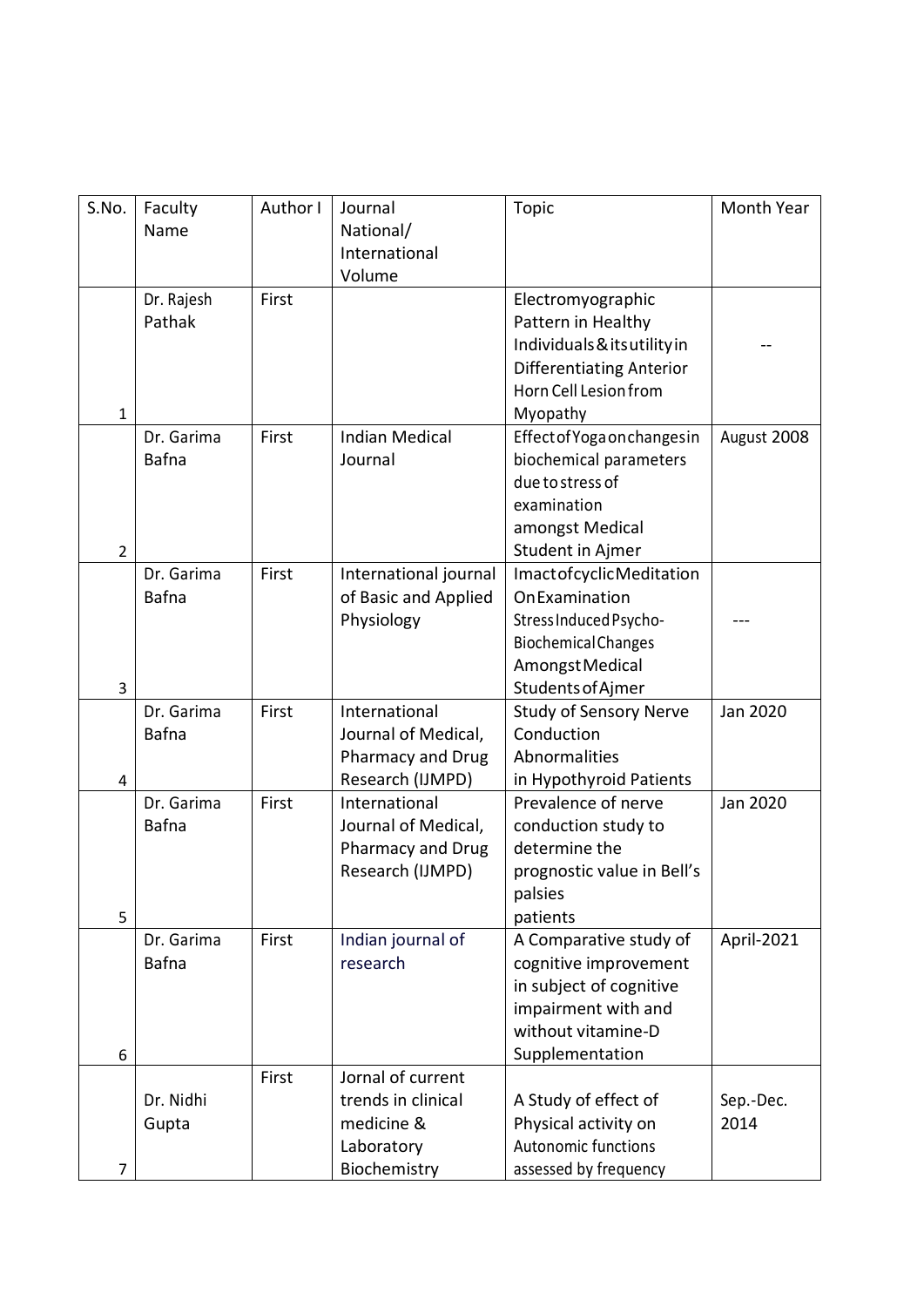|    |                     |       |                                                                                                                                               | domains of HRV in<br>healthy young males                                                                                                                                          |                   |
|----|---------------------|-------|-----------------------------------------------------------------------------------------------------------------------------------------------|-----------------------------------------------------------------------------------------------------------------------------------------------------------------------------------|-------------------|
| 8  | Dr.Poonam<br>Gognia | First | Indian journal of<br>Scientific research                                                                                                      | Additive Effect of Tobacco<br>Chewing on Lipid<br>Profile among Smokers                                                                                                           | September<br>2016 |
| 9  | Dr.Poonam<br>Gognia | First | International journal<br>of Basic and Applied<br>Physiology, Vol 5 (1)                                                                        | <b>Effect of Smokeless</b><br>Tobacco (Gutka) Chewing<br>on Lipid Profile                                                                                                         | September<br>2016 |
| 10 | Teena Sogan         | First | Scholars Journal of<br><b>Applied Medical</b><br>Sciences (SJAMS),<br>2016; 4(12B):4254-<br>4258                                              | Evaluation of<br>Parasympathetic Activity<br>by Heartrate variability in<br><b>Gastrophageal Reflex</b><br><b>Disease Patients</b>                                                | Sept 2016         |
| 11 | Teena Sogan         | First | International<br>Journal of<br>Community<br><b>Medicine and Public</b><br>Health,<br>Jan;4(1):224-228                                         | Cardiovascular Response to<br>Sustained Handgrip test in<br>Gastrophageal Reflex<br><b>Disease Patients</b>                                                                       | Jan 2017          |
| 12 | Dr. Yamini<br>Singh | First | International<br>Journal of Basic and<br><b>Applied Medical</b><br>Sciences ISSN: 2277-<br>2103,<br>2015 Vol. 5 (3)<br>September-<br>December | The pulmonary Function<br>test in patient with DM<br>and Non-DM in people<br>of Ajmer,<br>Rajasthan                                                                               | Sep-Dec<br>2015   |
| 13 | Dr. Yamini<br>Singh | First | International<br>Journal of Basic and<br><b>Applied Medical</b><br>Sciences ISSN: 2277-<br>2103,<br>2015 Vol. 5 (3)<br>September-<br>December | Thestudy of Correlation<br>B/WFBSandPPBFin<br>DM and Non-DM<br>community of Ajmer                                                                                                 | Sep-Dec<br>2015   |
| 14 | Dr.Pallavi<br>Dubey | First | Scholars Journal of<br><b>Applied Medical</b><br>Sciences (SJAMS),<br>2017; 5(4E):1593-<br>1597                                               | ThestudyofAutonomic<br><b>Functiontestin Young</b><br>Non-Diabetic offspring's of<br>Type 2 Diabetic Mellitus<br>Patients by Time Domain<br>Analysis of Heart Rate<br>Variability | April-May<br>2017 |